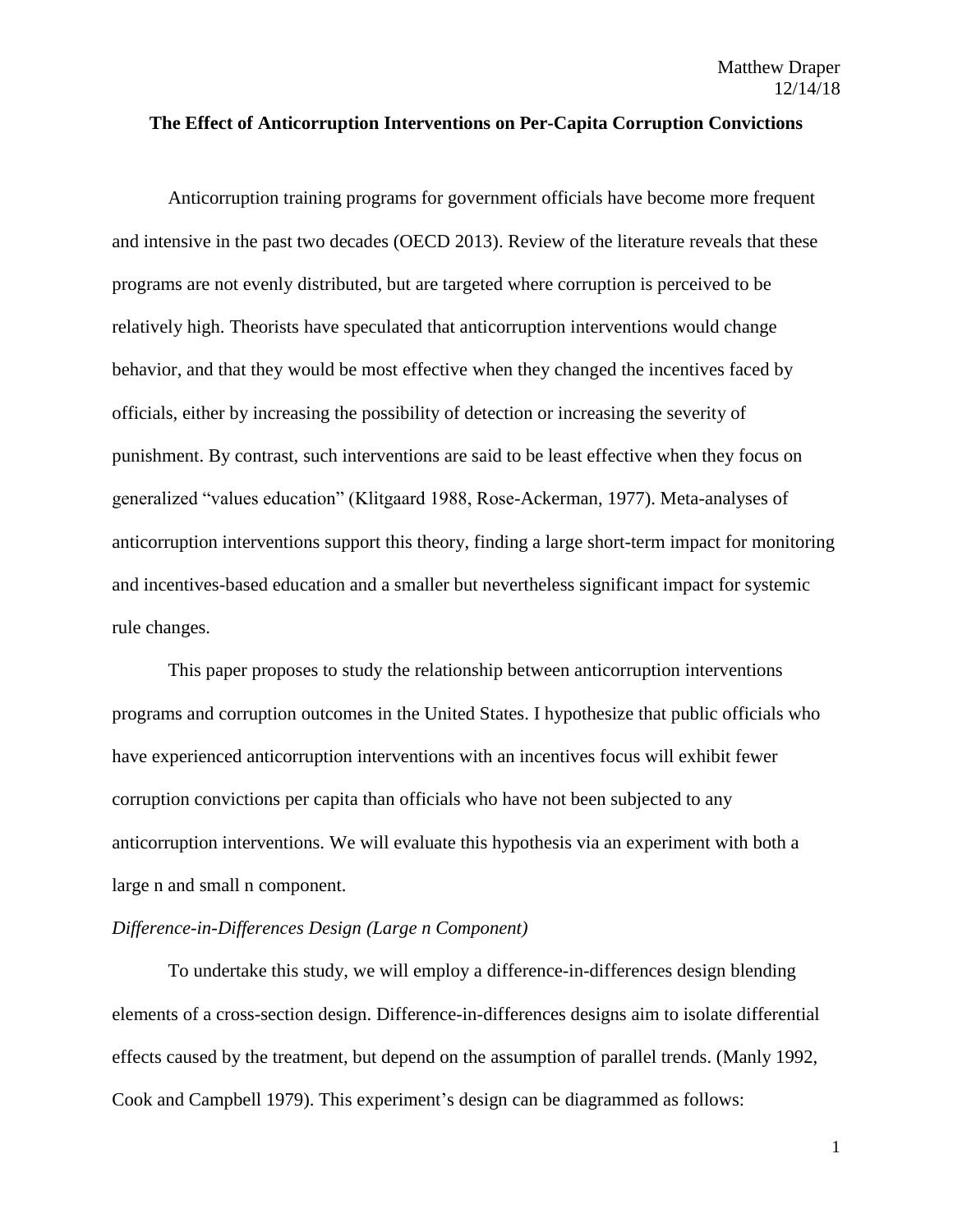# **N O<sup>1</sup> O<sup>2</sup> O<sup>3</sup> O<sup>4</sup> O<sup>5</sup> X O<sup>6</sup> O<sup>7</sup> O<sup>8</sup> O<sup>9</sup> O<sup>10</sup> N**  $O_1$   $O_2$   $O_3$   $O_4$   $O_5$  **b**  $O_6$   $O_7$   $O_8$   $O_9$   $O_{10}$

Assignment to treatment is nonrandom. Anticorruption programs tend to be implemented in the wake of particularly severe corruption scandals, which are likely to occur more frequently in high-corruption states. As interventions in state governments are typically conducted at the state level, this quasi-experiment will compare pairs of U.S. states with similar rates of public corruption convictions per capita in which one state implemented an anticorruption program and the other did not. This will allow us to create post-hoc independence between treatment and outcomes by conditioning on observables.<sup>1</sup> We will accomplish this by matching treatment and control units on the dependent variable (the per capita corruption conviction score).

The sampling frame will be all US states over a 20-year timeframe (1998 - 2018). We will examine the states on two-year intervals, which yields a sample size of 50 states x 10 2-year periods, for a total sample size of 500. Sampling will be purposive, which will cause difficulties in establishing causation, but as we are not able to randomly assign U.S. states to anticorruption programs, purposive sampling will allow us to choose experimentally relevant characteristics such as the presence or absence of anticorruption programs.

This quasi-experiment will first establish maturational trends with a series of observations prior to the intervention. These observations will take the form of public corruption convictions per capita, a widely available measure (Cordis and Milyo 2016, Public Integrity 2015). Our primary unit of observation will be public officials in U.S. state governments, and it is expected that a number of individuals will pass into and out of these groups over the course of the study. After establishing baseline levels, the treatment group will receive an incentives

 $\overline{\phantom{a}}$ 

 $E(Y_i^0|X, D=1) = E(Y_i^0|X, D=0)$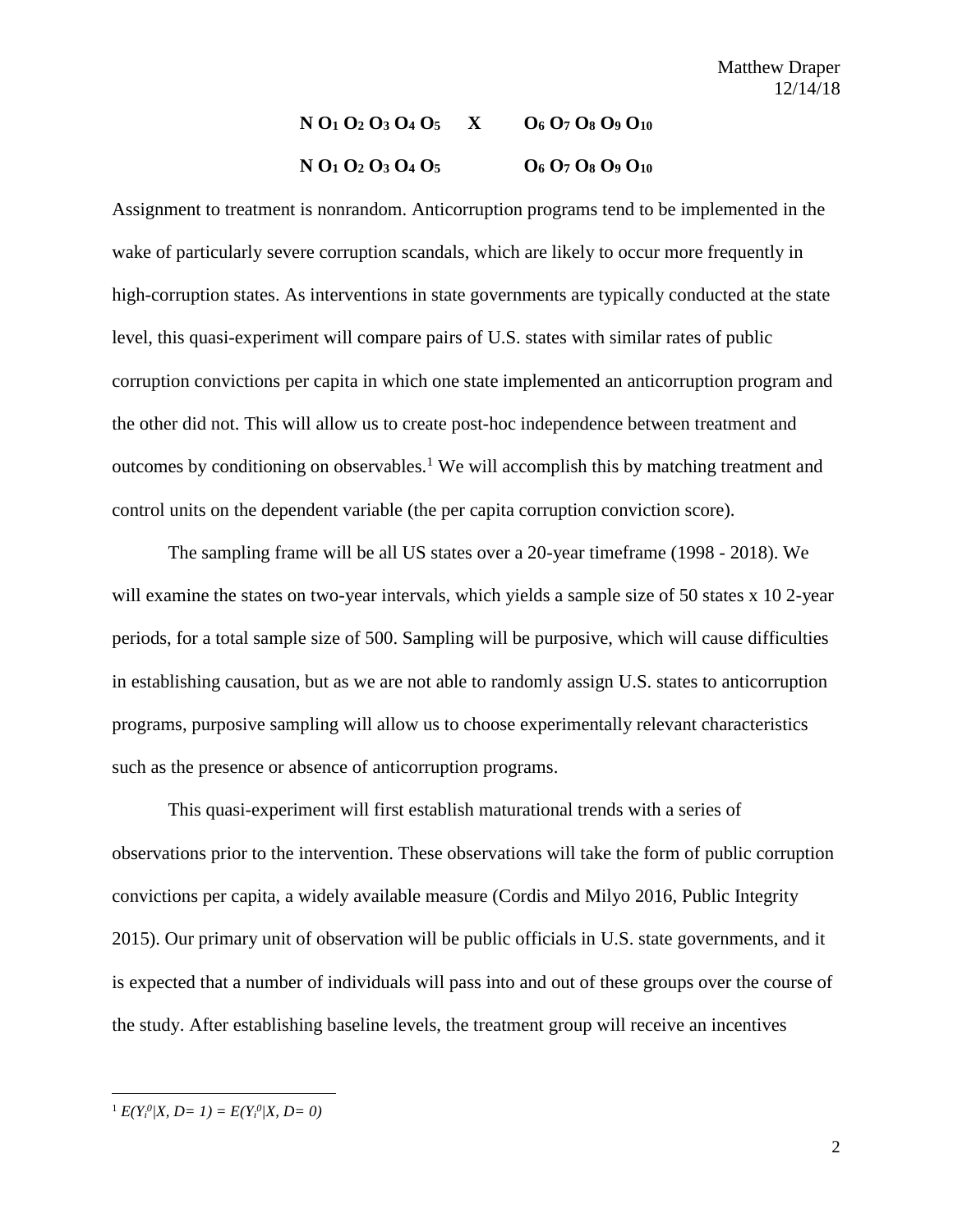intervention, and the control group will receive no intervention. By hypothesis, we expect that post-treatment measures of the treatment group will show lower per-capita corruption conviction scores than controls.

In order to make a valid comparison between the treatment and control groups, it is vital that treatment assignment and outcome are independent. This entails that the groups ought to be as similar as possible on all dimensions relating to the outcome. To avoid selection threats, we will attempt to mimic random assignment via a matching strategy. In brief, we will estimate the effect of receiving treatment by accounting for all the covariates that predict receiving the treatment. The effect of treatment will therefore be the average difference in outcomes between all matched pairs. We will want to match states from similar regions, with similar public cultures and social norms.<sup>2</sup> To accomplish this research goal, we will employ a matching strategy on observable characteristics based on a propensity score algorithm, dropping unmatched units without common support (assuming conditional independence – see footnote #1). Given the similarity of our proposed matched pairs on both observable and unobservable characteristics, we expect a broad region of common support, which will improve external validity.

# *Cross-Case Design (Small n Component)*

 $\overline{\phantom{a}}$ 

Prior to beginning the difference-in-differences experiment, we will investigate a selection of 15-20 case studies involving the implementation of particular public anticorruption programs. This cross-case study will attempt to shed light on a larger class of cases by focusing on the manner in which anticorruption programs are implemented, specifically the particular incentives altered by the intervention and their directional effects on different types of corrupt

<sup>2</sup> Some sample matched pairs with similar covariates as well as similar levels of corruption convictions per capita are Mississippi and Louisiana (2014-2015), Virginia and Delaware (2016-2017), Illinois and Illinois (2013-2014) (before and after implementation of an anticorruption program) and Oregon and Washington (2014-2015).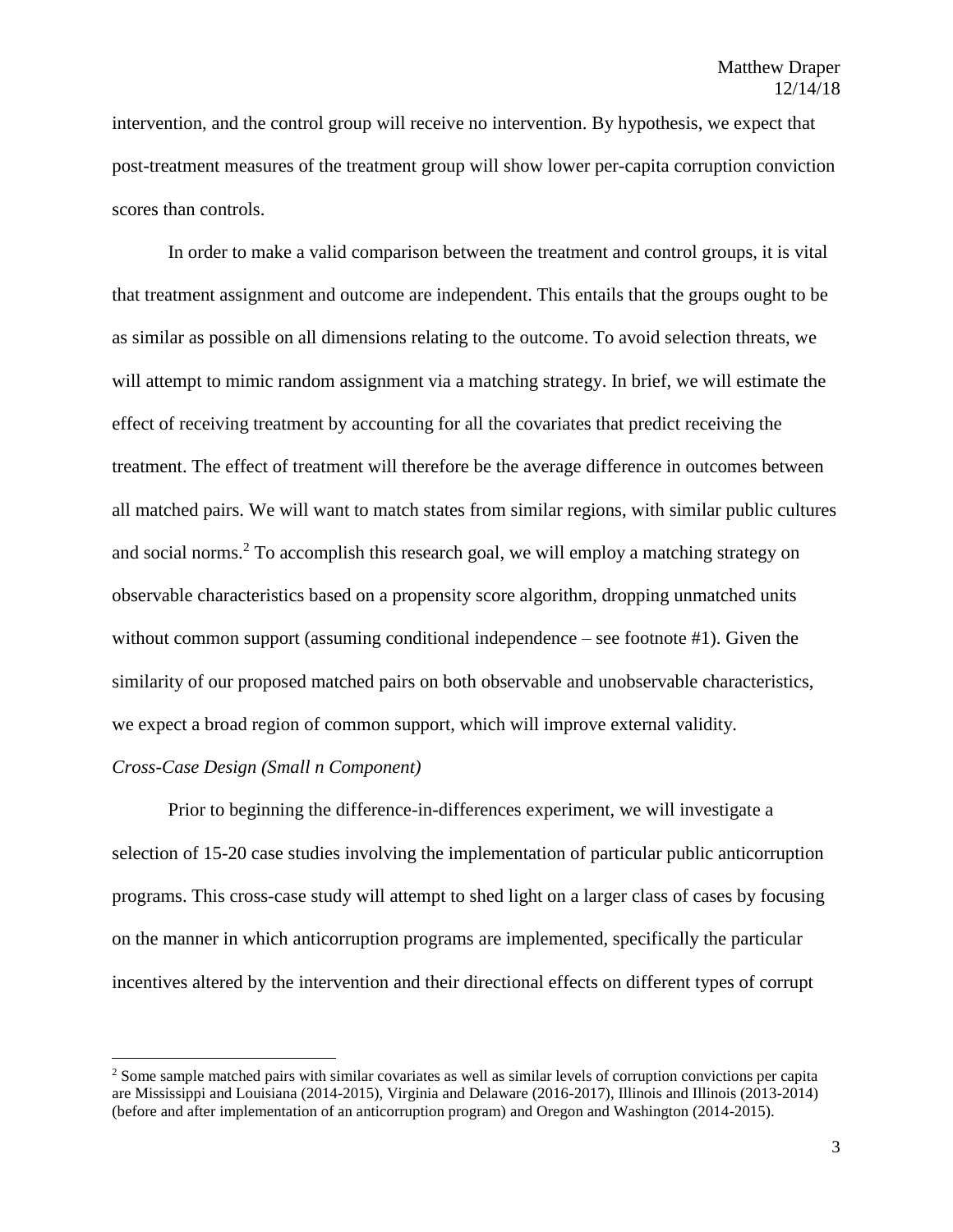acts. Differentiating these effects in the quasi-experiment outlined above would be extremely challenging, but using the case study method we hope to elucidate precise causal mechanisms at work to inform our large-n experiment and provide direction for future research (Gerring 2004). This cross-case design can be diagrammed as follows:



In the cross-case component of this quasi-experiment, we will begin with a Most Similar Design, looking at variations within individual cases over time as well as variation across cases. We will sample purposively, with the goal of achieving a deeper understanding of outliers and unusual cases, including cases where anticorruption programs were implemented and no results were observed as well as cases where corruption was remediated without the intervention of an anticorruption program. We will be especially sensitive to such deviant cases for their confirmatory or disconfirmatory power, as well as influential cases such as the anticorruption programs implemented by New York and Illinois between 2010 – 2014. We will use data from the large-n component to inform the cross-case component, investigating (for instance) outliers with a high Cook's Distance  $(D_i)$  score which seem to be driving large-n conclusions.

# *Design Threats*

The principal threats to difference-in-differences designs arise from violations of the parallel trends assumption – the assumption that in the absence of the treatment, the outcome measure (growth rate in Y) of the treatment and control groups would have moved in tandem. In other words, we are concerned that treatment and control groups may not exhibit similar trends (pre-treatment) on all the dimensions relating to research outcomes. We wish to avoid mistaking differential change for an effect of our treatment. To check validity, we will evaluate pre-

4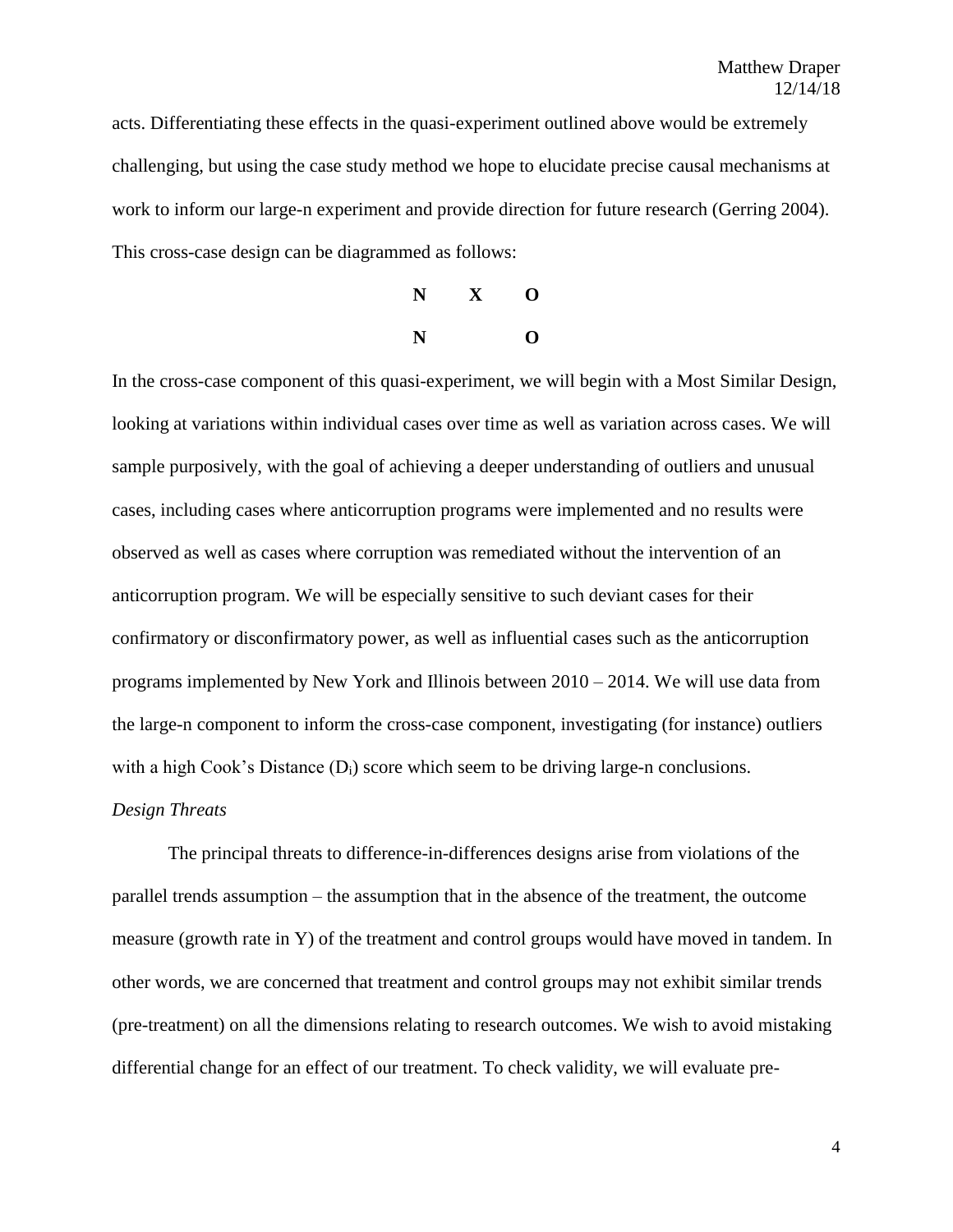program trends with a series of observations prior to administering treatment, but as past performance does not perfectly predict future performance, we cannot be certain that the parallel trends assumption has not been violated. We will also consider placebo effects, both by examining the trend in groups and outcomes not affected by the program.

As mentioned, this experiment will condition on observables by matching treatment and control units on the dependent variable (per-capita corruption convictions). It will not be necessary to condition on all possible sources of difference between the treatment and control groups. Rather, this experiment will condition on variables correlated with both treatment and outcome to preclude omitted variable bias. Likely variables on which to condition include crime rates, levels of public trust, corruption perceptions and the efficiency of criminal justice. Unobservable characteristics remain a concern. Fortunately, officials in matched U.S. states will be similar on many unobservable characteristics, and we will employ a fixed-effects strategy by comparing states from common regions and political cultures, preserving parallel trends.

Quasi-experiments are known to exhibit weaker internal validity than randomized experiments as they struggle to demonstrate causation (Trochim and Donnelly 2007). We avoid single-group threats by means of a comparison (control) group, but we must consider multiplegroup threats and social threats to internal validity. The selection-history threat is salient in this context because despite their similarity U.S. states are susceptible to nonrandom events occurring in one but not both members of a matched pair, particularly the type of corruption scandals that trigger anticorruption interventions. The shorter our research timeframe, the lower the likelihood of such threats will be.

Selection-maturation threats are less relevant in our experiment, as maturation is likely to be limited across public officials as a whole, and what maturation does occur is likely to be

5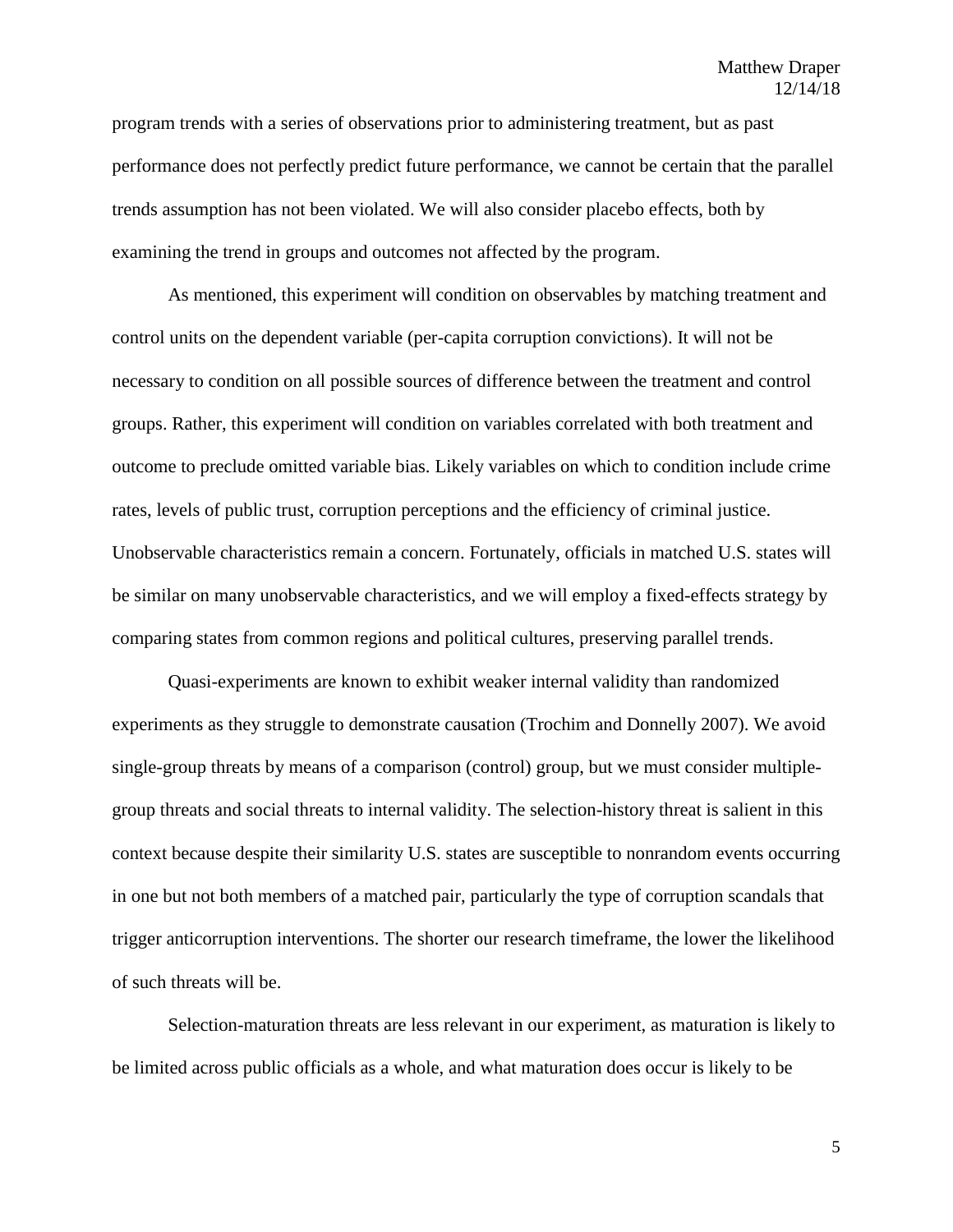shared across matched pairs. Selection-testing threats will be absent here because the datacollection process will not directly involve study participants, precluding differential effects. Selection-instrumentation threats are minimized by the common methodology used to collect the dependent variable (per-capita corruption convictions). Selection-mortality threats are unlikely, as the primary unit of analysis is the state level bureaucracy as a whole rather than individuals comprising it. Selection-regression threats are concerning, and to address them this experiment will not base research conclusions on statistical outliers as they will fail to find a match.

We must now consider social threats to internal validity. Diffusion or imitation of treatment is unlikely, as are compensatory rivalry, resentful demoralization and compensatory equalization of treatment. Anticorruption training programs are costly, difficult to implement, and not subject to the control of the experimenter. It strains credulity to expect that state officials would look enviously at the anticorruption programs imposed on officials in a neighboring state, or that controls might become demoralized (or work harder) as a result of such programs conducted elsewhere. For similar reasons, Hawthorne effects are unlikely.

Other salient threats to internal validity will be selection threats and omitted variable bias. As discussed, we will employ a matching strategy to minimize selection threats and conditioning on variables correlated with treatment and outcome to minimize omitted variable bias. More generally, the credibility of all quasi-experiments hinges on our ability to persuasively rule out alternative explanations. It may be necessary to collect additional data to evaluate these threats, such as data on overall crime rates or on levels of public trust.

External validity will depend upon the representivity of our sample (Trochim and Donnelly, 2007). The non-random nature of the sample limits the scope of external validity, but replication can circumvent population differences and reassure us that the experimental findings

6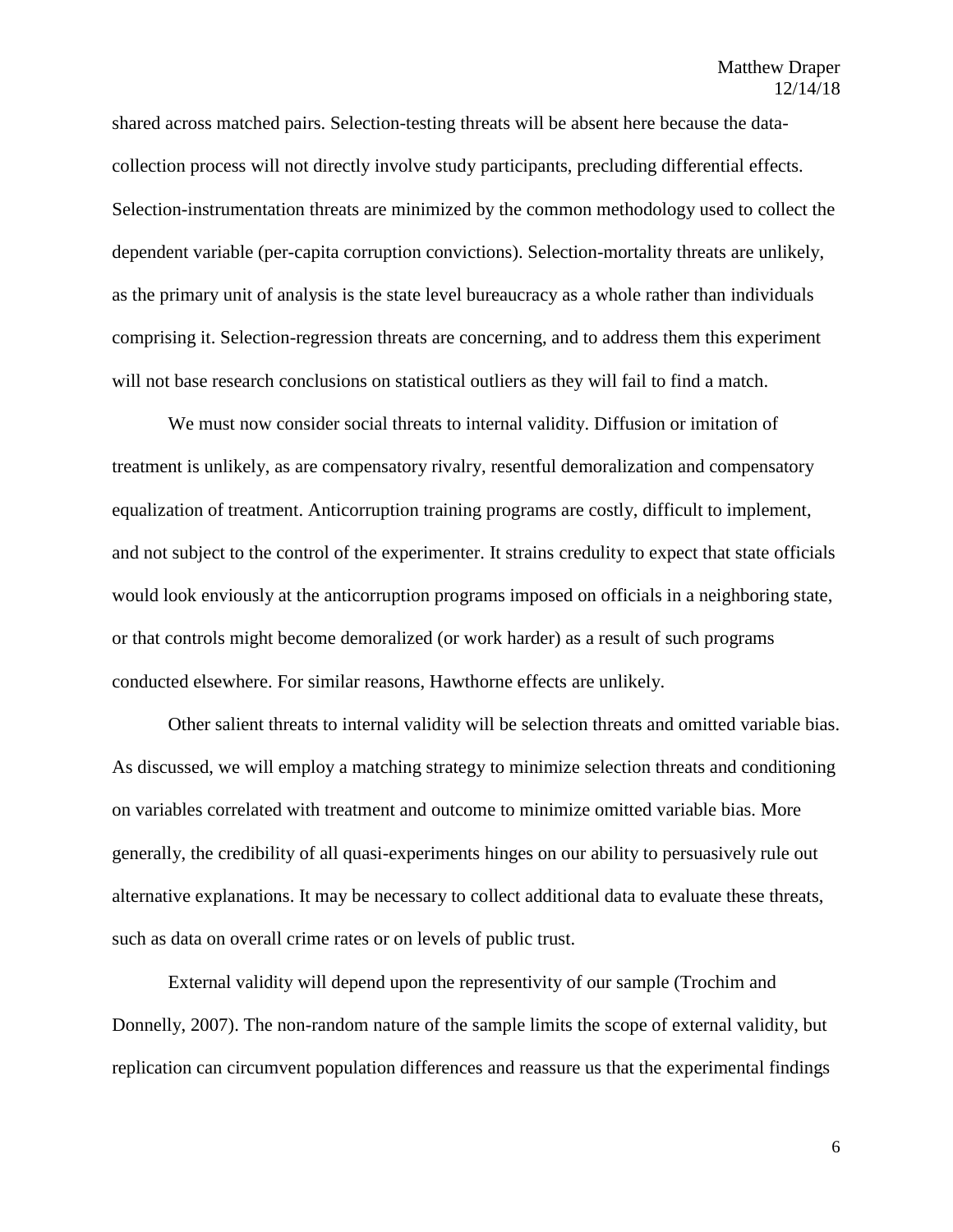can be validly generalized. The matching strategy will force us to drop unmatchable outliers, which will limit generalizability. The small-n component will help us improve representivity by allowing us to choose representative examples, but at the cost of generalizability.

Construct validity can be expected to be quite high in this experiment. The background concept to be examined is corruption, specifically levels of corruption in state officials. We are interested in the systematized concept of per-capita corruption convictions, which limits us to cases where corruption has been observed and brought into the legal system, which is an unavoidable mono-operation bias.<sup>3</sup> This operationalization gets at the heart of the background concept, but it is necessarily limited to situations where corrupt acts have been detected. We thus achieve strong translation validity by capturing the main attributes of corruption without capturing anything else.

Conclusion validity will be moderate in the large-n component of this experiment, and very low in the case study component. While our sample size is not underpowered and is large enough to insulate against Type I and Type II errors, its non-random nature reduces our confidence in "meaningful zeros". This is acceptable, as we are not seeking to robustly demonstrate causation but rather to investigate relationships and guide future research.

Threats to the cross-case design will include low conclusion validity (high noise-to-signal ratio), no possibility of randomization, and unrepresentative results. We will sample purposively, selecting units where anticorruption programs affecting incentives were put in place and no effects were observed, as well as the most successful examples of such programs, illuminating the full range of variation on the dependent variable. By so doing, we hope to develop theory and generate additional hypotheses for future experimental testing.

 $\overline{a}$ 

<sup>&</sup>lt;sup>3</sup> It might be possible to incorporate a corruption perceptions measure to correct for this mono-operations bias, but perception measures (since they are based on impressions) have significant construct validity problems of their own.